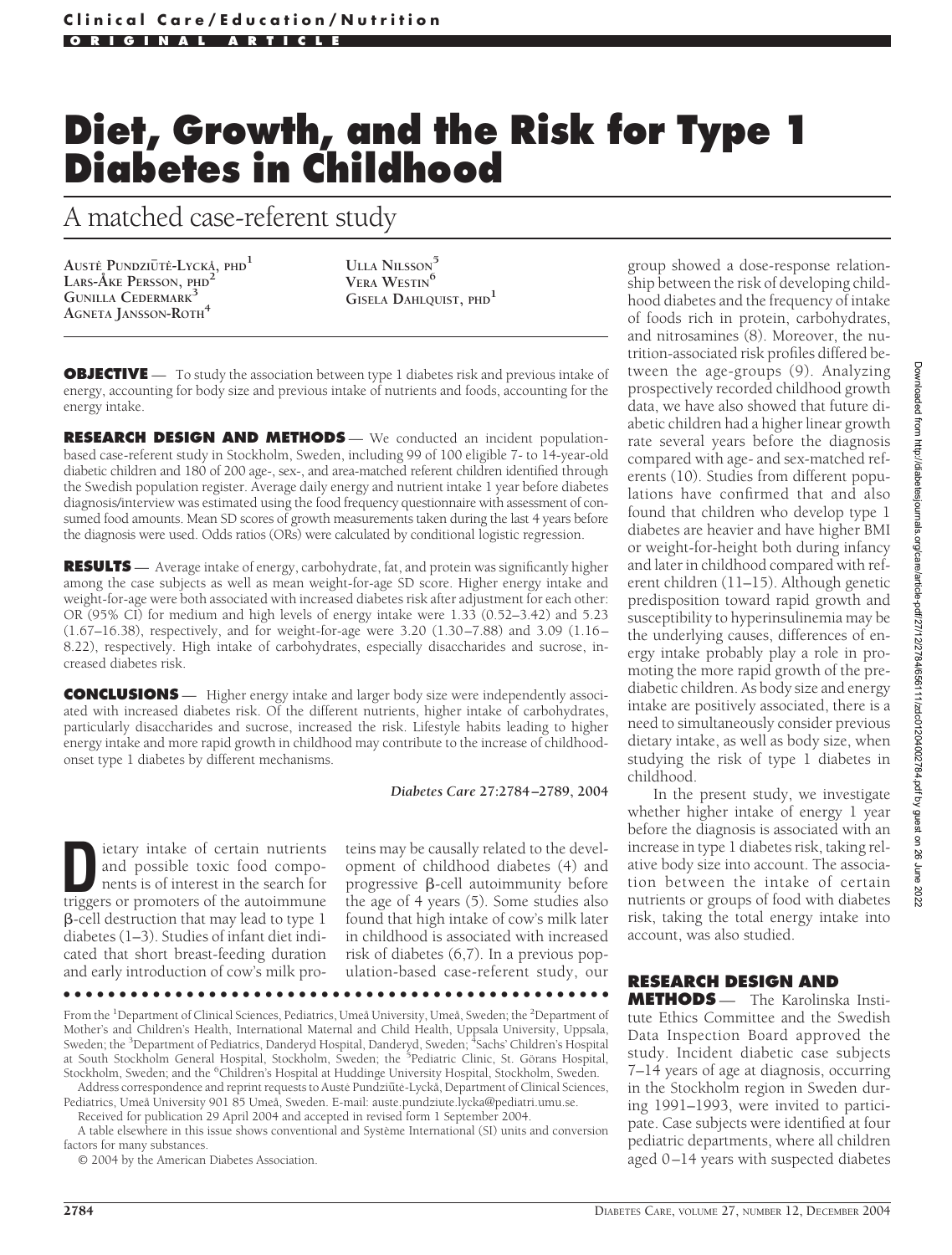are referred. The determination of diabetes type was made on clinical grounds. Analysis of autoantibodies was not performed. One hundred consecutive case subjects were invited and 99 accepted. For each case subject, two referent children matched for age, sex, and geographical region within Stockholm were identified through the official Swedish population register and invited to participate. A total of 180 (90%) referents agreed to participate.

# Dietary data

A food frequency questionnaire including 206 different foods and dishes was developed on the basis of previous dietary studies of Swedish children in relevant ages. Evaluation of the dietary history in school children showed satisfactory agreement with 24-h recall for energy and all nutrients included in the current study, although dietary history tended to give higher group mean values (16). Reproducibility of the method was also good—for most nutrients the correlations were moderate to high between two dietary history interviews performed with a 3-month interval (16). Copies of the questionnaire are available from the authors. Interviews were performed by experienced dietitians who received special training on how to avoid bias when asking questions. Children were interviewed together with the primary care taker or both parents regarding the dietary intake 1 year before the diabetes diagnosis or the interview. Mothers were present in all but a few instances. The interview started by mapping the general food habits, meal frequencies, and meals at home, school, and elsewhere and thereafter advanced into meals and general dietary intake. A system of cross-checking to the meal pattern and number of breakfasts, lunches, and dinners per week was used throughout the interview. The interview was also supported by a listing of all of the dishes served at the schools in question during the reference period—in Sweden all children receive free school lunches, and no commercial school cafeterias are available in schools. Consumed amounts were estimated using household measures and pictures of portion sizes. Frequencies and amounts of consumed foods were recorded in the questionnaire. Interviews were performed at the hospital (most case subjects) or at home (some case subjects and all referents). The same dietitian in-

terviewed the case subject and matched referent children. Average individual intake of certain foods or food groups was calculated and expressed as grams per day. Dietary data were transformed into energy and nutrient intake per day using the Swedish Food Data Bank, computerized by the Swedish National Food Administration. Food groups were represented by several items: milk group includes sweet and sour milk, yogurt, cream, and ice-cream; bread group includes dark and white bread, biscuits, and pasta; and nitrosamine-containing foods include different sorts of smoked meat, sausage, and fish.

### Growth data

After permission from the parents, prospectively recorded growth data were retrieved from the records at Child Health Clinics and School Health services. Growth data before the diagnosis or interview were available for  $77$  (78%) case subjects and 148 (82%) referents, with 5.7 and 5.1 measurements per individual on average, respectively  $(P = 0.54)$ . Most of the growth data available covered the school age (from 6 years of age). Growth data were transformed into age- and sexspecific SD scores according to the 1978 Centers for Disease Control/World Health Organization reference (17) used by the EpiNut program (EPI Info, version 6.1; Division of Surveillance and Epidemiology, Centers for Disease Control and Prevention, Atlanta, GA). Calculation of the weight-for-height SD scores in EpiNut is limited to 11.5 years and  $\leq$ 145 cm for males and 10 years and  $\leq$ 137 cm for females; thus, our analyses were limited accordingly. To represent the relative body size of the individual, we calculated an average SD score of measurements taken during the 4-year period preceding the diagnosis or interview. As growth of the case children may be influenced by metabolic disturbances, measurements taken during the last 3 months preceding the diagnosis were excluded from the calculations. We chose to include the data recorded during the last 4-year period in order to make the number of measurements included comparable for children of different age. Seventy-four case subjects and 143 referents had growth data available  $(P = 0.37)$ , with 2.3 and 2.5 measurements on average, respectively  $(P = 0.22)$ .

Dietary analysis was possible for 98

matched sets of case and referent children: 78 with 2 and 20 with 1 referent child per case. Analysis including both dietary and growth information was possible for 67 matched sets (67%): 40 with 2 and 27 with 1 referent child per case. There were no significant differences in the intake of energy, protein, fat, and carbohydrates between the children with and without growth information (data not shown).

#### Statistical analysis

Mean intake of energy and different nutrients and mean SD scores of case subjects and referents were compared using one-way ANOVA. Crude and adjusted ORs for the risk of developing diabetes and 95% CIs were calculated using conditional logistic regression analysis of matched case-referent sets (EGRET, Epidemiological Graphics Estimation and Testing Packages; Statistical and Epidemiological Research, Seattle, WA). For the dietary analyses the variables were dichotomized using the 75th percentile of the distribution in case subjects and referents for the cutoff. ORs associated with high intake (above the 75th percentile) of certain nutrient or food groups were adjusted for the high intake of energy by including both dichotomous variables into the same model (nutrient/food and total energy intake). For the analyses of diet and growth, the intake of energy and average SD scores were grouped into three levels of exposure using the values of the 33rd and 66th percentiles of the distribution for the cutoff.

**RESULTS** — Of 206 foods and dishes listed on the interview form, both case subjects and referents consumed 77 items on average. The mean frequency of intake and average portion size did not differ significantly between the case and referent children (data not shown), but mean registered amounts of food tended to be slightly higher for the case subjects (32 and 30 g, respectively,  $P = 0.08$ ). The average daily intake of energy, protein, fat, carbohydrates, and selected groups of food was higher among the case subjects compared with the referents (Table 1).

There was a crude association between high intake (above the 75th percentile) of energy, protein, and carbohydrates with increased diabetes risk (Table 2). When analyzing different types of carbohydrates, high intake of disaccharides,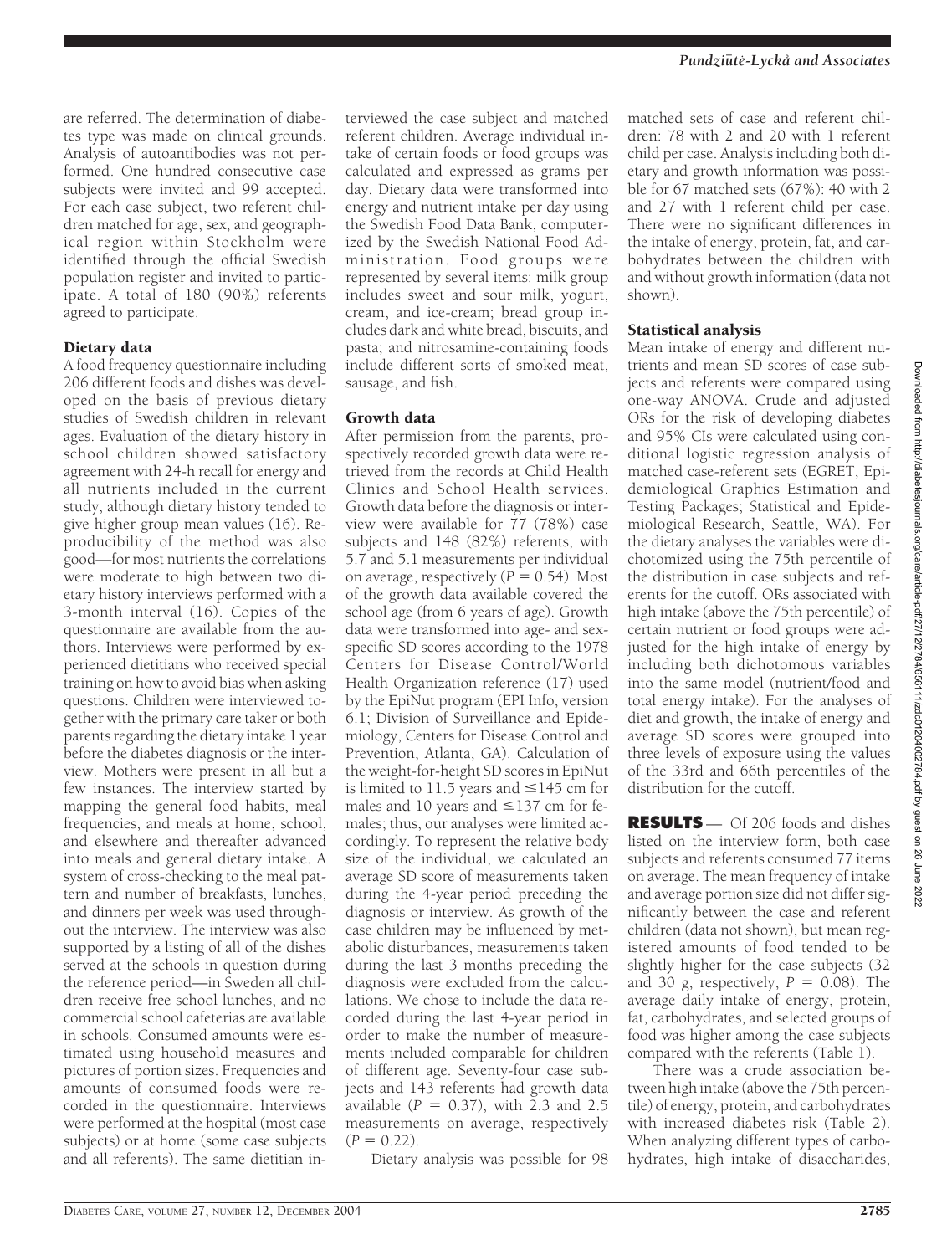**Table 1—***Mean daily intake of energy, selected nutrients, and groups of food and mean SD scores of growth measurements taken during the last 4-year period preceding diabetes diagnosis or interview in 7- to 14-year-old Swedish children*

|                        | Mean $\pm$ SD   |                  |                |  |
|------------------------|-----------------|------------------|----------------|--|
|                        | Case subjects   | Referents        | $\overline{P}$ |  |
| Energy and nutrients   |                 |                  |                |  |
| n (male/female)        | 99 (50/49)      | 180 (86/94)      |                |  |
| Energy (kcal)          | $2,751 \pm 876$ | $2,449 \pm 706$  | 0.002          |  |
| Protein $(g)$          | $99 \pm 34$     | $88 \pm 28$      | 0.01           |  |
| Fat $(g)$              | $101 \pm 40$    | $90 \pm 33$      | 0.01           |  |
| Carbohydrate (g)       | $358 \pm 116$   | $320 \pm 95$     | 0.01           |  |
| Monosaccharide (g)     | $43 \pm 18$     | $41 \pm 17$      | 0.40           |  |
| Disaccharide $(g)$     | $135 \pm 55$    | $116 \pm 43$     | 0.004          |  |
| Sucrose $(g)$          | $80 \pm 40$     | $67 \pm 28$      | 0.01           |  |
| Groups of food         |                 |                  |                |  |
| Milk $(g)$             | $953 \pm 502$   | $838 \pm 636$    | 0.12           |  |
| Bread $(g)$            | $149 \pm 92$    | $121 \pm 85$     | 0.01           |  |
| Soft drinks (g)        | $307 \pm 239$   | $312 \pm 237$    | 0.84           |  |
| Candy (g)              | $36 \pm 40$     | $25 \pm 22$      | 0.01           |  |
| Nitrosamine rich $(g)$ | $27 \pm 19$     | $24 \pm 16$      | 0.12           |  |
| Body size              |                 |                  |                |  |
| n (male/female)        | 75 (38/37)      | 144 (69/75)      |                |  |
| Weight-for-age         | $0.54 \pm 0.98$ | $0.25 \pm 0.99$  | 0.04           |  |
| Height-for-age         | $0.72 \pm 0.90$ | $0.50 \pm 0.99$  | 0.12           |  |
| Weight-for-height*     | $0.22 \pm 0.84$ | $-0.10 \pm 0.87$ | 0.03           |  |

\*Case subjects  $n = 53$ , referents  $n = 122$ .

and sucrose in particular, was associated with increased risk. The association with high intake of carbohydrates, as well as disaccharides and sucrose, remained significant even after the adjustment for high intake of energy (Table 2).

High intake (above the 75th percentile) of milk, bread, and candy was associated with increased risk of type 1 diabetes (Table 2). There was no association with high intake of soft drinks. The intake of milk was high among the study participants: one-third of children consumed over 1,000 g milk/day. When adjusted for the total energy intake, only high intake of bread remained a significant risk factor (Table 2). High intake of foods containing nitrosamines was not associated with increased risk of diabetes (OR 1.29 [95% CI 0.71–2.37]).

Mean SD scores of measurements taken during the 4-year period preceding the diagnosis or interview tended to be higher for the diabetic compared with the referent children (Table 1). Compared with the lowest category, the risk of diabetes increased if the mean previous weight-for-age SD scores were in the medium or high categories (Table 3, model 1). Similar association was found with

previous height-for-age and weight-forheight. ORs (95% CI) were 2.38 (1.01– 5.58) for medium and 2.32 (1.00–5.38) for high height-for-age. For weight-forheight the corresponding ORs were 3.83 (1.19–12.30) and 4.09 (1.23–13.63), respectively. The increase in risk was, however, not linear, as ORs in the medium and high categories were of the same magnitude. The association was similar in boys and girls (data not shown).

There was a crude association between high intake of energy and increased diabetes risk (Table 3, model 1). When adjusted for each other by including into the same model, both higher previous relative weight and high intake of energy were associated with increased risk for type 1 diabetes, suggesting an independent effect (Table 3, model 2).

**CONCLUSIONS** — This study indicates that among the 7- to 14-year-old children, higher intake of energy 1 year before the diabetes diagnosis, perhaps especially in the form of disaccharides and sucrose, is associated with increased risk of diabetes. Previous findings (10–15) of a larger body size as a risk determinant of childhood-onset diabetes were confirmed. In this study we were also able to show that higher energy intake and higher relative body weight seem to be independently associated with diabetes risk. As diet may play different roles in different age-groups (9), the selected age interval limits the possibility to draw inferences outside the 7- to 14-year range.

The main results on dietary intake are in accordance with our previous larger, nationwide study based on mailed food frequency questionnaires (8). In that study the frequency of intake of foods rich in protein, fat, and carbohydrate, includ-

**Table 2—***Association between high intake (***>***75th percentile) of selected nutrients and groups of food and the risk of type 1 diabetes in 7- to 14-year-old Swedish children: results of univariate (crude ORs) and bivariate analyses (ORs adjusted for high intake of energy) in 98 matched sets of case subjects and referents*

| Nutrient or    | Crude               | Adjusted for<br>energy intake |  |
|----------------|---------------------|-------------------------------|--|
| type of food   | OR (95% CI)         | OR (95% CI)                   |  |
| Energy         | $1.95(1.04 - 3.65)$ |                               |  |
| Protein        | $2.47(1.30-4.72)$   | $2.28(0.95 - 5.51)$           |  |
| Fat            | $1.51(0.84 - 2.70)$ | $1.10(0.54 - 2.23)$           |  |
| Carbohydrate   | $2.90(1.50 - 5.58)$ | $3.06(1.24 - 7.56)$           |  |
| Monosaccharide | $1.56(0.87 - 2.79)$ | $1.37(0.75 - 2.52)$           |  |
| Disaccharide   | $2.52(1.40-4.55)$   | $2.36(1.14 - 4.93)$           |  |
| Sucrose        | $2.44(1.35-4.42)$   | $2.16(1.15-4.05)$             |  |
| Milk           | $1.99(1.09 - 3.62)$ | $1.66(0.88 - 3.22)$           |  |
| <b>Bread</b>   | $2.22(1.19-4.14)$   | $1.93(1.00-3.69)$             |  |
| Soft drinks    | $1.04(0.60 - 1.81)$ | $0.91(0.51 - 1.63)$           |  |
| Candy          | $1.83(0.99 - 3.36)$ | $1.73(0.93 - 3.21)$           |  |
|                |                     |                               |  |

\*Case subjects  $n = 53$ , referents  $n = 122$ .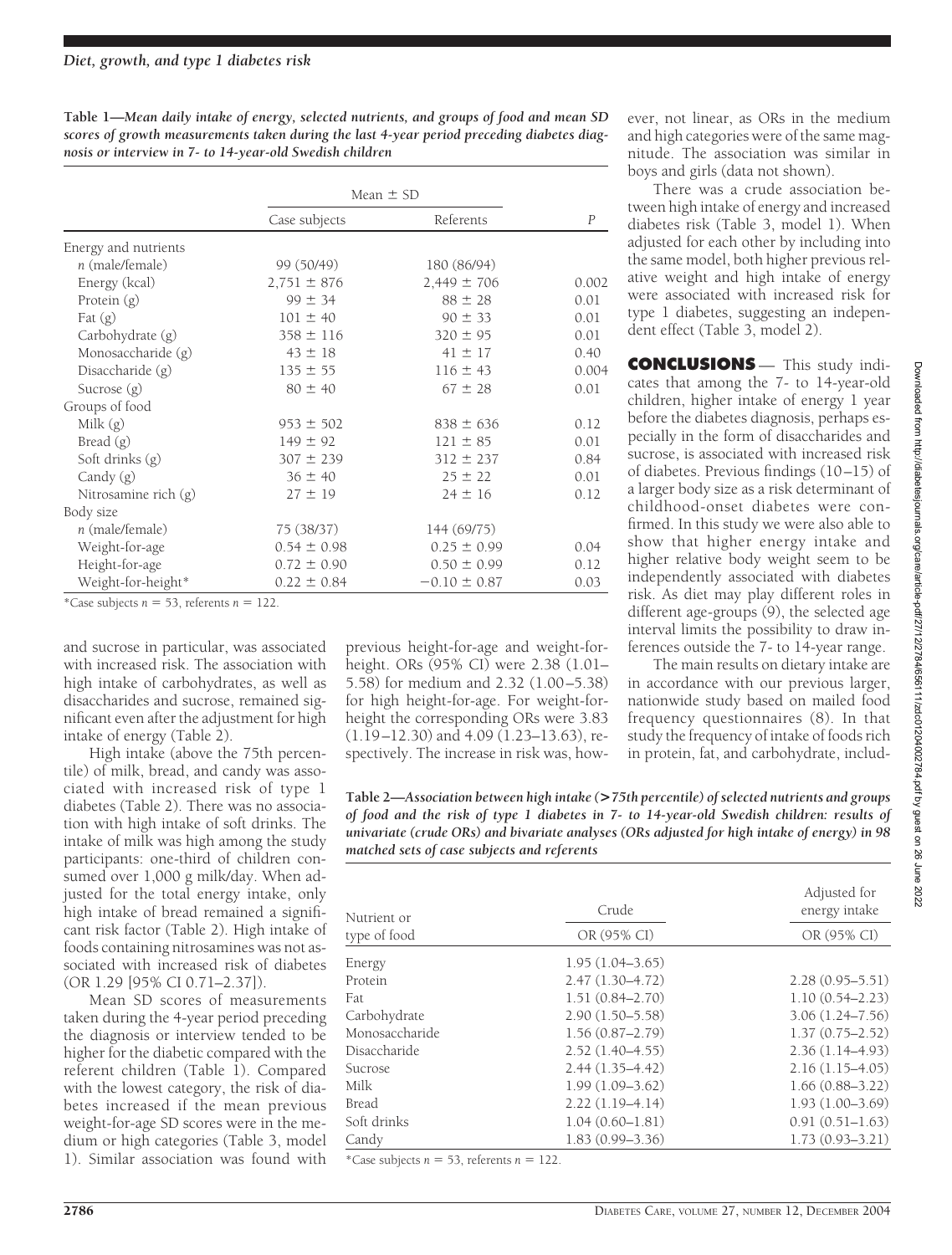**Table 3—***Previous intake of energy and relative body weight as risk factors for type 1 diabetes in 7- to 14-year-old Swedish children: crude (model 1) and adjusted ORs (model 2) in 67 sets of case subjects and age- and sex-matched referents*

|                | Exposure level     | Model 1: crude OR<br>$(95\% \text{ CI})$ | Model 2: adjusted OR<br>$(95\% \text{ CI})$ |
|----------------|--------------------|------------------------------------------|---------------------------------------------|
| Energy         | Low $(<$ 33rd $)$  | 1.00                                     | 1.00                                        |
|                | Medium (33-66th)   | $1.49(0.60 - 3.72)$                      | $1.33(0.52 - 3.42)$                         |
|                | High (>66th)       | $5.21(1.69 - 16.12)$                     | $5.23(1.67 - 16.38)$                        |
| Weight-for-age | Low $(<33rd)$      | 1.00                                     | 1.00                                        |
|                | Medium (33–66th)   | $2.76(1.19-6.38)$                        | $3.20(1.30 - 7.88)$                         |
|                | High $($ >66th $)$ | $2.81(1.15 - 6.86)$                      | $3.09(1.16 - 8.22)$                         |

Adjustment was done by including energy intake and average weight-for-age SD score into the same model.

ing mono- and disaccharides, were found to be risk factors in addition to foods rich in nitrosamine. The latter association could not be confirmed clearly in the present study, perhaps due to lower power. Contrary to our previous findings (8), but in agreement with other reports (6,7), high intake of cow's milk was associated with increased risk of diabetes in the present study, although the association was no longer significant after the adjustment for the high energy intake.

It is unlikely that the precision of growth data retrieved from Child Health Clinics and Schools would systematically differ between the case subjects and referents. To decrease the impact of possible measurement errors, we used a mean SD score of several measurements and excluded the measurements taken during the last 3 months preceding the diagnosis, when growth of the pre-diabetic children may be influenced by the metabolic disturbances. Unfortunately, growth data were not available for 25 (25%) case sub- $\text{jects}$  and 37 (21%) referents ( $P = 0.37$ ). Still, our conclusions of larger body size as a risk factor for childhood-onset diabetes should be reliable.

Only subjects with information available on both diet and growth were included into the analyses of energy intake and relative weight (67 of 98 matched datasets). However, as the dietary intake did not differ significantly between the children with and without growth data, the result should not be biased. Further, dietary data for one of the referents were missing in 20 matched sets. In the extreme situation, the missing referents may have had a distribution of the exposure close to that of the case subjects. However, when sucrose and energy distribution of case subjects was randomly ascribed to the missing referents, the ORs were lower but still statistically significant (data not shown).

Although the determination of diabetes type was made on clinical grounds, we do not believe that misclassification would be of concern. Only 31 (0.5%) type 2 diabetic case subjects were found in Sweden among  $\sim 6,000$  prevalent case subjects aged 0–18 years in 2001 (18). In the current study, three (3.9%) case subjects and three (2.0%) referents would be classified as obese according to a recently suggested international definition (19), also supporting the diagnosis of type 1 diabetes.

We did not have information about the pubertal stage of the study participants. However, this should not confound the conclusions regarding dietary intake. The referent group is population based and large enough to expect random distribution of pubertal stages among the children of different ages. Adjustment for the relative weight-for-age, a proxy of the pubertal development, hardly changed the effect of high energy intake.

The dietary history method faces specific difficulties in childhood. It may be difficult for the parent to estimate the dietary intake of the child, as she/he is eating not only at home but also at school or at daycare and younger children have a limited ability to cooperate in the interview themselves. The development of the current questionnaire was based on previous experience, and evaluation of the method showed that it performed satisfactory in school children regarding both reliability and reproducibility (16). The reliability of retrospective evaluation of the diet 1 year earlier is, however, not known; therefore caution is necessary for the interpretation of the results. Much

emphasis was placed on the training of the interviewers on how to avoid a biased way of asking questions, and the same dietitian interviewed case subjects and matched referents. An interviewer bias resulting in a differential misclassification would probably primarily be reflected by a higher number of food items listed or by reported larger portion sizes. The differences observed between the case subjects and referents were, however, mainly a result of differences in the selection of foods and not in the number of food items or portion sizes.

To minimize the possibility of disease-dependent recall bias and to help remember the situation 1 year earlier, the interview started by mapping general food habits and meal patterns. A system of cross-checking to the meal pattern as well as to a listing of the dishes served at the schools in question during the reference period was used throughout the interview. In Sweden all children receive free school lunches, and no commercial school cafeterias are available in schools. The families of case children were interviewed in the hospital shortly after receiving dietary instructions in association with diabetes diagnosis, which may have influenced their recall of the dietary intake, particularly regarding "harmful" foods containing rapidly absorbed sugars. Thus, the possibility of disease-dependent recall bias cannot be excluded, and some caution is needed in the interpretation of the results regarding dietary intake, especially the association of the high intake of disaccharides and sucrose with increased diabetes risk. It may also be possible that our findings reflect the natural course of diabetes development. It has been shown in the Diabetes Prevention Trial (20) that hypoglycemia may occur in the prediabetic individuals during the last few years before diabetes diagnosis. Also in our study, irregular insulin secretion and hypoglycemic episodes before the diagnosis of diabetes could have led to a higher intake of specifically sucrose and other sources of disaccharides.

Even keeping all possible shortcomings in mind, our data may have important implications for understanding the causes of childhood-onset type 1 diabetes. The autoimmune destruction of the B-cell is probably a slow process, ongoing for several years before the clinical onset (21), and may be initiated early in life (2,22). Still, not all individuals who show signs of au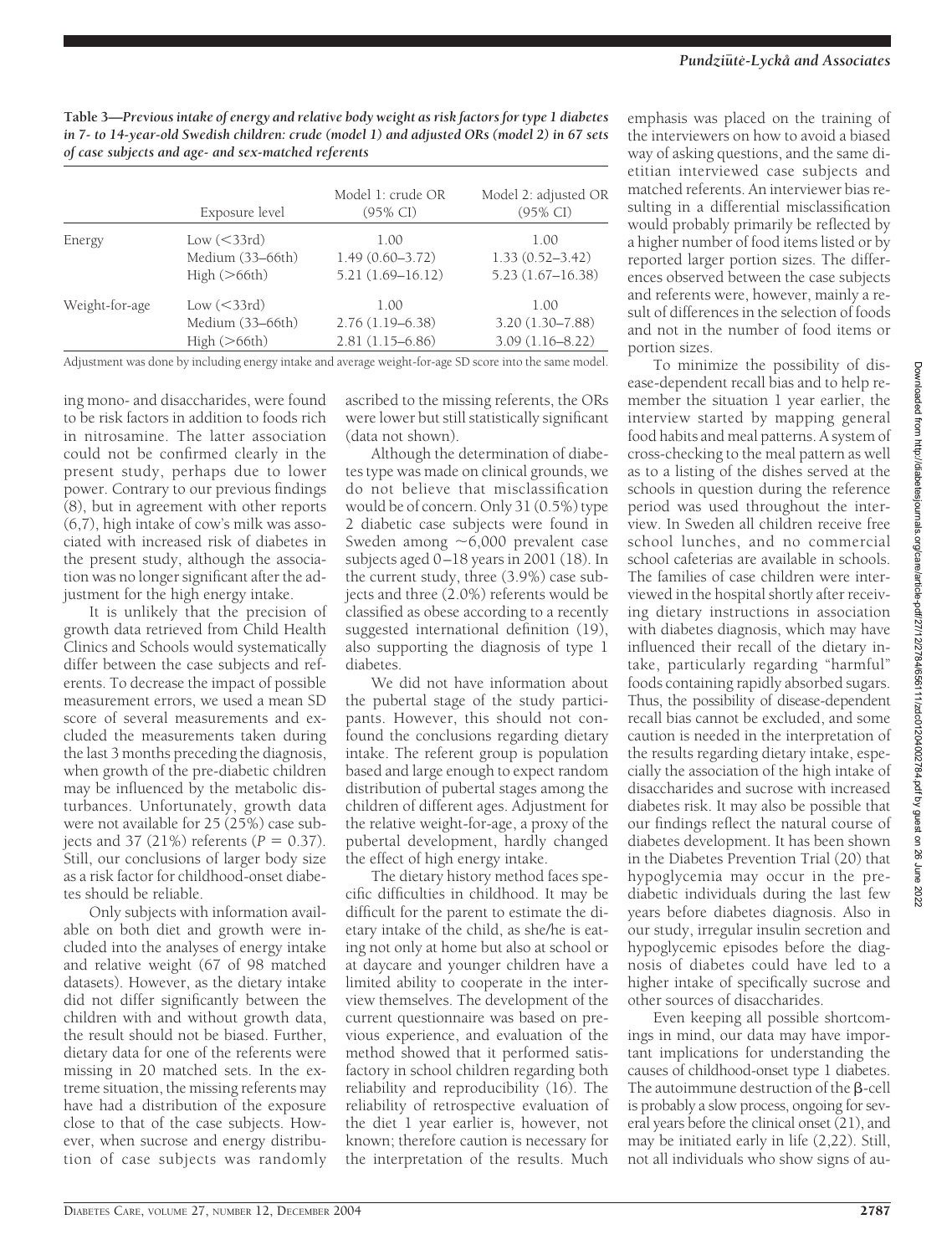toimmunity to the  $\beta$ -cell will develop clinical diabetes (23,24). Increased body mass and other factors overloading the -cells by increased insulin demand may accelerate the autoimmune destruction and make the disease overt earlier and in a larger number of susceptible individuals, as suggested by the accelerator hypothesis (2,25). Hyperglycemia increases the expression of GAD autoantigen on the  $\beta$ -cell surface and may upregulate the ongoing autoimmune process (26). Moreover, in vitro cytokine toxicity is increased in hyperglycemic milieu and may trigger  $\beta$ -cell death due to apoptosis (27). Higher intake of energy, especially in the form of rapidly absorbed sugars, would directly stimulate more insulin secretion and increase the immediate workload to the  $\beta$ -cells. In the long-term perspective, higher intake of energy in childhood would promote both more rapid linear growth and accumulation of fat tissue. The resulting reduced tissue sensitivity to insulin, due to increased growth hormone secretion (28), increased fat mass, and decreased physical activity, would require more insulin secretion and overload the -cells.

In conclusion, our study supports the idea that higher energy intake, as well as a larger relative body size, which implies more growth in both length and fat mass, may accelerate the ongoing  $\beta$ -cell destruction and lead to an earlier clinical presentation of diabetes (2,25). Overnutrition in childhood may contribute to the increasing incidence of childhoodonset type 1 diabetes reported from many countries all over the world (29), which also seems to correlate with estimates of wealth (30).

**Acknowledgments**— This project was supported by grants from the Swedish Medical Research Council (project number 07531), the Swedish Diabetes Association, and the Västerbotten's County Council.

This study has been published in the abstract volume of the 18th Congress of International Diabetes Federation, Paris, 24–29 August 2003.

We sincerely thank the families for participation.

#### **References**

- 1. Dahlquist G: Nutritional factors. In *Causes of Diabetes*. Leslie RD, Ed. New York, John Wiley & Sons, 1993, p. 125–132
- 2. Dahlquist G: Environmental risk factors

in human type 1 diabetes: an epidemiological perspective.*Diabetes Metab Rev* 11: 37–46, 1995

- 3. Åkerblom HK, Vaarala O, Hyoty H, Ilonen J, Knip M: Environmental factors in the etiology of type 1 diabetes. *Am J Med Genet* 115:18–29, 2002
- 4. Gerstein HC: Cow's milk exposure and type I diabetes mellitus: a critical overview of the clinical literature. *Diabetes Care* 17:13–19, 1994
- 5. Kimpimäki T, Kupila A, Hamalainen AM, Kukko M, Kulmala P, Savola K, Simell T, Keskinen P, Ilonen J, Simell O, Knip M: The first signs of beta-cell autoimmunity appear in infancy in genetically susceptible children from the general population: the Finnish Type 1 Diabetes Prediction and Prevention Study. *J Clin Endocrinol Metab* 86:4782–4788, 2001
- 6. Verge CF, Howard NJ, Irwig L, Simpson JM, Mackerras D, Silink M: Environmental factors in childhood IDDM: a population-based, case-control study. *Diabetes Care* 17:1381–1389, 1994
- 7. Virtanen SM, Laara E, Hyppönen E, Reijonen H, Räsänen L, Aro A, Knip M, Ilonen J, Åkerblom HK, the Childhood Diabetes in Finland Study Group: Cow's milk consumption, HLA-DQB1 genotype, and type 1 diabetes: a nested casecontrol study of siblings of children with diabetes. *Diabetes* 49:912–917, 2000
- 8. Dahlquist GG, Blom LG, Persson LA, Sandström AI, Wall SG: Dietary factors and the risk of developing insulin dependent diabetes in childhood. *BMJ* 300: 1302–1306, 1990
- 9. Dahlquist G, Blom L, Lönnberg G: The Swedish Childhood Diabetes Study: a multivariate analysis of risk determinants for diabetes in different age groups. *Diabetologia* 34:757–762, 1991
- 10. Blom L, Persson LA, Dahlquist G: A high linear growth is associated with an increased risk of childhood diabetes mellitus. *Diabetologia* 35:528–533, 1992
- 11. Johansson C, Samuelsson U, Ludvigsson J: A high weight gain early in life is associated with an increased risk of type 1 (insulin-dependent) diabetes mellitus. *Diabetologia* 37:91–94, 1994
- 12. Hyppönen E, Kenward MG, Virtanen SM, Piitulainen A, Virta-Autio P, Tuomilehto J, Knip M, Åkerblom HK, the Childhood Diabetes in Finland (DiMe) Study Group: Infant feeding, early weight gain, and risk of type 1 diabetes. *Diabetes Care* 22: 1961–1965, 1999
- 13. Bruining GJ, Netherlands Kolibrie Study Group of Childhood Diabetes: Association between infant growth before onset of juvenile type-1 diabetes and autoantibodies to IA-2 (Letter). *Lancet* 356:655– 656, 2000
- 14. Hyppönen E, Virtanen SM, Kenward

MG, Knip M, Åkerblom HK: Obesity, increased linear growth, and risk of type 1 diabetes in children. *Diabetes Care* 23: 1755–1760, 2000

- 15. The EURODIAB Substudy 2 Study Group: Rapid early growth is associated with increased risk of childhood type 1 diabetes in various European populations. *Diabetes Care* 25:1755–1760, 2002
- 16. Persson LA, Carlgren G: Measuring children's diets: evaluation of dietary assessment techniques in infancy and childhood. *Int J Epidemiol* 13:506–517, 1984
- 17. Dibley MJ, Goldsby JB, Staehling NW, Trowbridge FL: Development of normalized curves for the international growth reference: historical and technical considerations. *Am J Clin Nutr* 46:736–748, 1987
- 18. Zachrisson I, Tibell C, Bang P, Örtqvist E: Prevalence of type 2 diabetes among known cases of diabetes aged 0–18 years in Sweden (Abstract). *Diabetologia* 46 (Suppl. 2):A66, 2003
- 19. Cole TJ, Bellizzi MC, Flegal KM, Dietz WH: Establishing a standard definition for child overweight and obesity worldwide: international survey. *BMJ* 320:1240– 1243, 2000
- 20. Diabetes Prevention Trial Type 1 Diabetes Study Group: Effects of insulin in relatives of patients with type 1 diabetes mellitus. *N Engl J Med* 346:1685–1691, 2002
- 21. Atkinson MA, Eisenbarth GS: Type 1 diabetes: new perspectives on disease pathogenesis and treatment. *Lancet* 358:221– 229, 2001
- 22. Kimpimäki T, Kulmala P, Savola K, Kupila A, Korhonen S, Simell T, Ilonen J, Simell O, Knip M: Natural history of betacell autoimmunity in young children with increased genetic susceptibility to type 1 diabetes recruited from the general population. *J Clin Endocrinol Metab* 87:4572– 4579, 2002
- 23. Landin Olsson M, Palmer JP, Lernmark Å, Blom L, Sundkvist G, Nyström L, Dahlquist G: Predictive value of islet cell and insulin autoantibodies for type 1 (insulindependent) diabetes mellitus in a population-based study of newly-diagnosed diabetic and matched control children. *Diabetologia* 35:1068–1073, 1992
- 24. Knip M: Natural course of preclinical type 1 diabetes. *Horm Res* 57 (Suppl. 1):6–11, 2002
- 25. Wilkin TJ: The accelerator hypothesis: weight gain as the missing link between type I and type II diabetes. *Diabetologia* 44:914–922, 2001
- 26. Björk E, Kampe O, Karlsson FA, Pipeleers DG, Andersson A, Hellerström C, Eizirik DL: Glucose regulation of the autoantigen GAD65 in human pancreatic islets. *J Clin Endocrinol Metab* 75:1574–1576, 1992
- 27. Mandrup Poulsen T: The role of interleukin-1 in the pathogenesis of IDDM. *Dia-*